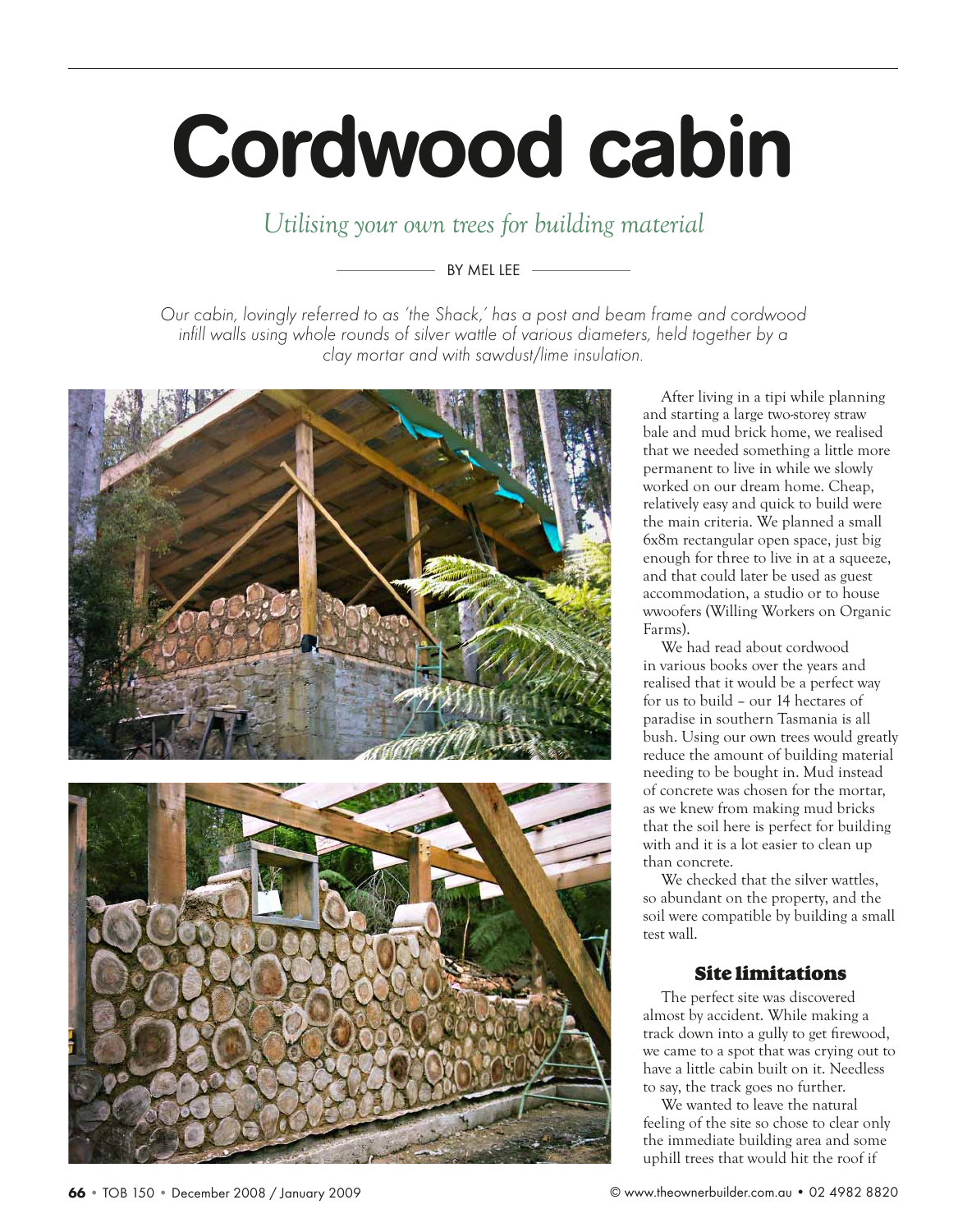

*Above: As expected, some timber splitting*  and mud cracking has occurred - easily fixed *with more mud. Right: Window box frames were put in place and the walls built up around them.*

they fell over. The ones we did cut down went into the building of the walls.

Access along the track in our old bushbasher, filled with building materials, was a little tricky, especially when it rained. Building was at times held up for days while we tried to get the car back onto the track.

The footings were dug by hand and took a long time to complete, in between working interstate for the winters. We mixed all the concrete in a wheelbarrow to begin with, which was hard work and time consuming, and all the water was brought down from the top of the property in containers.

We obtained small squarish rock from a local quarry and built a stone wall between the concrete post piers. This was 500mm wide as we had decided on 300mm wide walls. As we were building on a slight slope, parts of the footing walls ended up quite high off the ground – almost a metre at one point. Mixing so much concrete by hand got the better of us and we upgraded to a concrete mixer and generator. After completing half of the third wall we changed to brick, coming to the conclusion that the walls didn't need to look so pretty under the deck.

After completing the rough stone walls, we levelled off with a damp course layer. For this we used recycled house bricks sourced from the Glenorchy Tip shop. We placed two rows of bricks 350mm apart and filled in between with concrete. This gave us a level starting point for the walls and was covered with plastic damp proof material. We also painted the bottom 200mm of the posts with *BituSeal,* gluing the plastic to the posts.



### Shifting gear

Building in earnest began upon returning one year to find the seams of the tipi disintegrating and having to put tarps over the beds when it rained. The post and beam frame went up quickly, with timbers coming from the local mill. The rafters were made up for us as they needed to be 7m long. Once the *Colorbond* roof went on we had a dry area to work in and an opportunity to catch rainwater on site.

The books on cordwood that we had read usually had a pre-prepared pile of dried and stripped logs to build with, but we went with using green logs and dealing with the minor problems that would arise later. As soon as we cut trees down, we stripped the bark off them. This proved to be really easy with our wattles as long as the tree was healthy and we did it straight away. Spring also seemed to make the job easier. After the tree was down we started from the cut end, peeling the bark back in a hand sized section and walking up the length of the tree with it. Knots in the tree would stop the peel so we chose trees with few lower branches. We also stripped the straighter top branches for gap fillers.

For marking off the 300mm lengths we used either chalk or a builders pencil, depending on how freshly peeled the wood was. One of us would mark the lengths while the other cut them with the chainsaw. Articles we had read

*Once the roof was up, we had a dry place to work and could collect rainwater.*

showed the use of cutting devices to get perfectly sized and evenly cut logs; our logs ended up with interesting shapes and angles, and we are pleased with the imperfect result.

We ended up cutting approximately 1500 lengths, which was hard on both us and the chainsaw. Luckily it was summer so we weren't also having to cut firewood at the same time. Our old *Pioneer* chainsaw came through for us, although we did often think about having a newer lightweight model.

 We put the logs into the wall as we cut them, partly considering it as an experiment to see what would happen with the green wood and the damp mud, and partly to get the building finished.

We had to dig out the area inside the footings to put the floor in, so we used that soil for the mud mortar in the walls. We used the concrete mixer to make a slightly sloppy mix that would squish around the sides of the log as each was placed. We scraped off the topsoil but didn't bother to sift the remaining soil, picking out any leaves or lumps as we went.

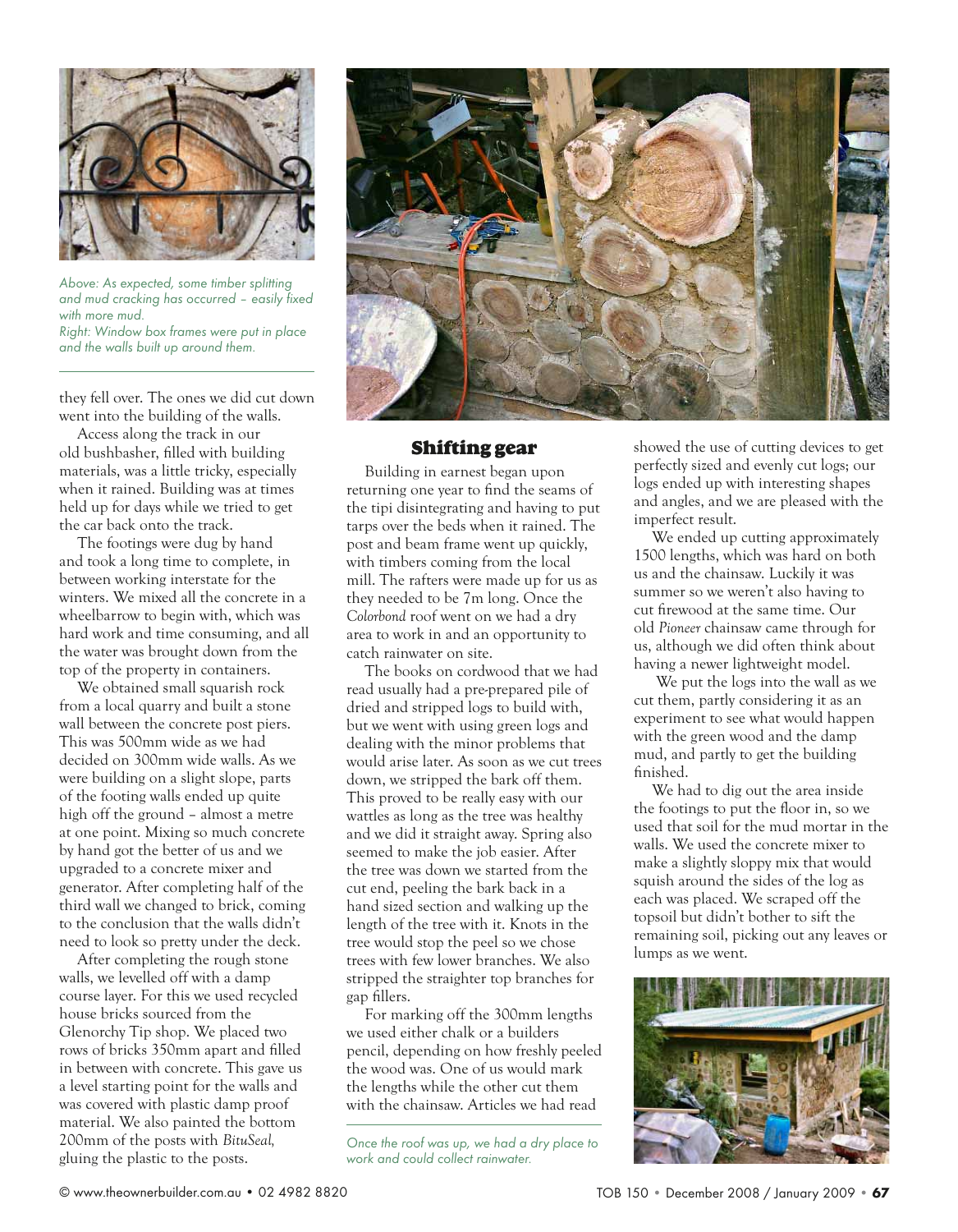



We had read about using lime and sawdust as insulation and as an insect deterrent, and so decided to use a 70% sawdust : 30% lime mixture. We premixed large quantities and stored it in large garden pots. These mixes ended up getting quite wet but it didn't seem to matter too much.

For the laying of the logs we worked in sections created between each set of

posts. We started off using a gauge to lay down our mud exactly but soon turned to using our eye as it was quicker and we weren't after a perfect finish.

To start, we put down about 20mm of mud onto the damp course and 'squished' the first logs into it, filling the gaps in between. We then placed 100mm wide strips of mud on the inner and outer edge of the wall and filled



*Outdoor shower – not for the fainthearted!*

the gap between with the sawdust mix. Choosing logs that would fill the spaces created by the previous row, we placed another row, filling the gaps in between with the same mud/sawdust/mud sandwich. We used different diameter logs to create a varied wall pattern. By cutting up the whole tree, we always had a choice of log sizes, ranging from 40mm to 500mm in diameter.

Cleaning the excess mud from the walls turned out to be easiest a day or so after laying the logs. We used wire brushes (lots of them) to pull the semi dry mud from the face of the logs and to even out the gaps between. This left the mud quite rough, which added to the visual effect.

# Finishing touches

We used a string line from post to post to keep the walls plumb, and strung barbed wire from post to post through the walls at 500mm intervals, stapling it to the larger logs, to tie the whole lot together. We also ran barbed wire underneath and above the windows for added vertical strength. The south wall has no windows and missed out on the added barbed wire; it has moved inward slightly as a result. These wire courses are quite obvious in some places as we levelled off the logs in order to run the wire over. We could have cut a chase into uneven logs to keep up the random placement (see diagram).